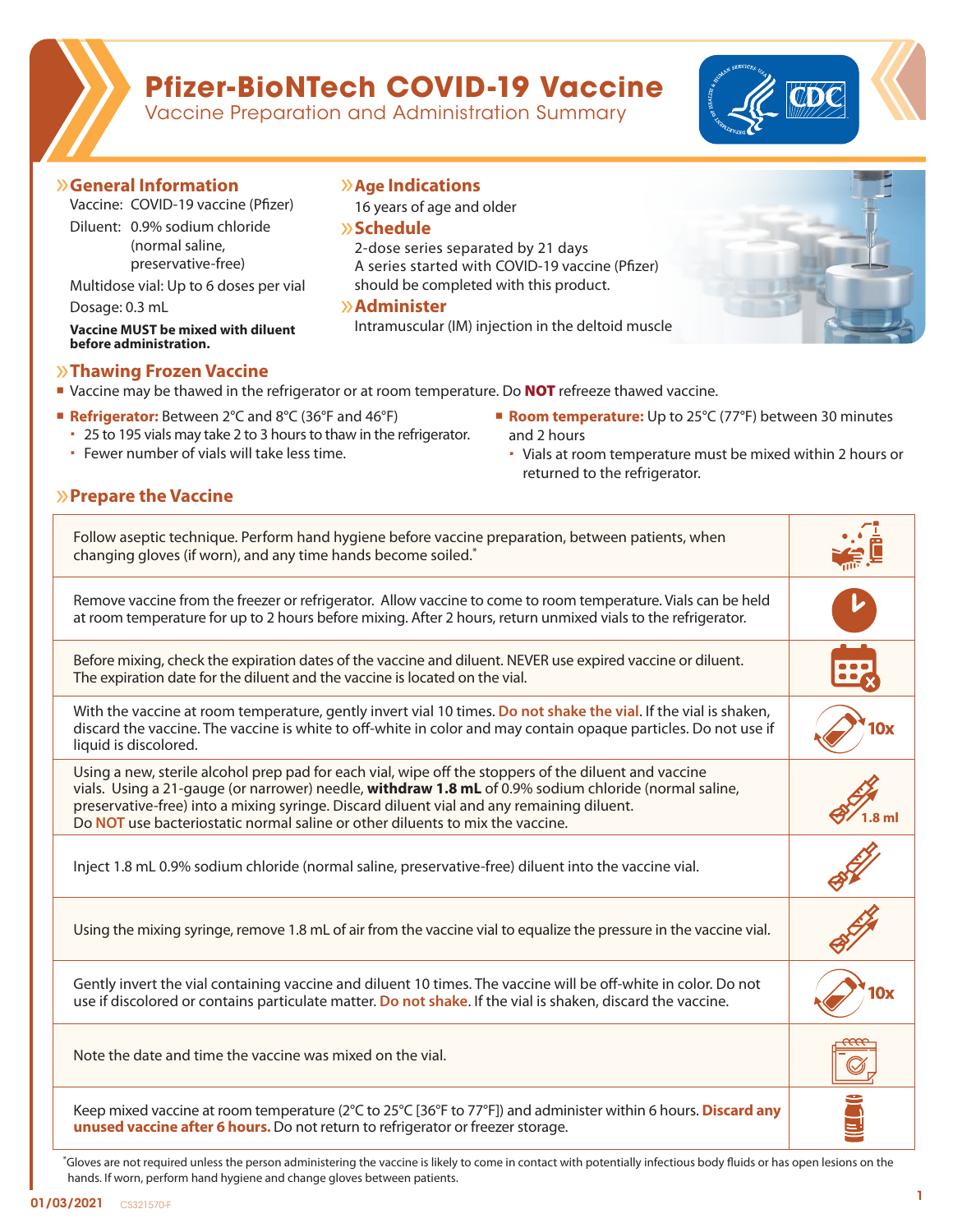

## **Pfizer-BioNTech COVID-19 Vaccine**

Vaccine Preparation and Administration Summary



## Ů**Administer the Vaccine**

| Assess recipient status:<br>• Screen for contraindications and precautions.<br>• Review vaccination history.                                                                                                                                                                                         |  |
|------------------------------------------------------------------------------------------------------------------------------------------------------------------------------------------------------------------------------------------------------------------------------------------------------|--|
| Ensure staff has the correct PPE before administering vaccines and implement policies for the use of face<br>coverings for vaccine recipients older than 2 years of age (if tolerated).                                                                                                              |  |
| Choose the correct equipment, including the correct needle size. Use a new, sterile needle and syringe for<br>each injection.                                                                                                                                                                        |  |
| Cleanse the stopper on the vial of mixed vaccine with a new, sterile alcohol prep pad. Withdraw 0.3 mL of<br>mixed vaccine into the syringe. Ensure the prepared syringe is not cold to the touch.                                                                                                   |  |
| Remove any air bubbles with the needle still in the vial to avoid loss of vaccine. Use the same needle <sup>*</sup> to<br>withdraw and administer the vaccine, unless contaminated or damaged.                                                                                                       |  |
| Bring the dose of vaccine from the designated preparation area immediately to the patient treatment area<br>for administration.                                                                                                                                                                      |  |
| Administer the vaccine immediately by intramuscular (IM) injection in the deltoid muscle.                                                                                                                                                                                                            |  |
| Observe recipients after vaccination for an immediate adverse reaction:<br>.30 minutes: Persons with a history of an immediate allergic reaction of any severity to a vaccine or<br>injectable therapy and persons with a history of anaphylaxis due to any cause<br>.15 minutes: All other persons. |  |

\*Changing needles between drawing vaccine from a vial and injecting it into a recipient is not necessary unless the needle has been damaged or contaminated.

## Ů**Scheduling Doses**

| <b>Vaccination History</b> *                                               | And                                              | <b>Then</b>       | <b>Next Dose Due</b>                           |
|----------------------------------------------------------------------------|--------------------------------------------------|-------------------|------------------------------------------------|
| 0 doses                                                                    |                                                  | Give dose 1 today | Give dose 2 at least 21 days<br>after dose 1   |
| dose (Pfizer)                                                              | It has been at least 21 days<br>since dose 1     | Give dose 2 today | Series complete; no<br>additional doses needed |
|                                                                            | It has NOT been at least 21<br>days since dose 1 | No dose today     | Give dose 2 at least 21 days<br>after dose 1   |
| 2 doses (Pfizer) at least 21<br>days apart <sup><math>\dagger</math></sup> |                                                  |                   | Series complete; no<br>additional doses needed |

\*COVID-19 vaccine (Pfizer) should not be administered at the same time as other vaccines. Separate COVID-19 vaccine (Pfizer) from other vaccines by 14 days before or after the administration of COVID-19 vaccine (Pfizer).

†Vaccine doses administered at/after day 17 are considered valid. The 4-day grace period should not routinely be used to schedule doses.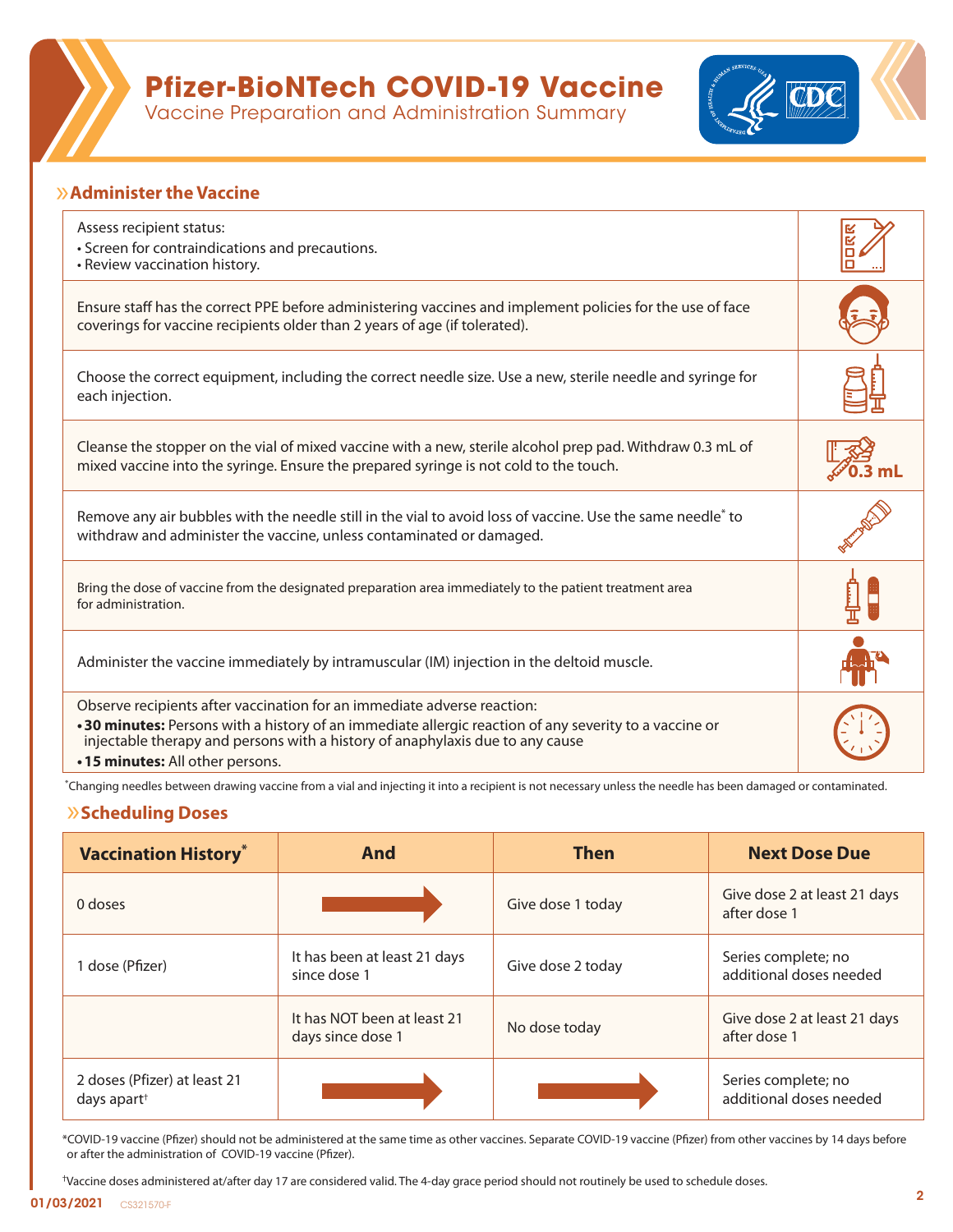# **Pfizer-BioNTech COVID-19 Vaccine**

Vaccine Preparation and Administration Summary



## Ů**Contraindications and Precautions**

#### **Contraindications:**

- Severe allergic reaction (e.g., anaphylaxis) to a previous dose or component of either mRNA COVID-19 vaccine
- Immediate allergic reaction\* of any severity to a previous dose or component of an mRNA COVID-19 vaccine (including polyethylene glycol [PEG]). See Table 1 of vaccine components on page 3.
- $\blacksquare$  Immediate allergic reaction of any severity to polysorbate (due to potential cross-reactive hypersensitivity with the vaccine ingredient PEG)

#### **Precautions:**

- History of an immediate allergic reaction to any other vaccine or injectable therapy (i.e., intramuscular, intravenous, or subcutaneous vaccines or therapies not related to a component of mRNA COVID-19 vaccines or polysorbate)
- Moderate to severe acute illness

#### Ů**Document the Vaccination**

COVID-19 vaccination providers must document vaccine administration in their medical record systems within 24 hours of administration and use their best efforts to report administration data to the relevant system (i.e., immunization information system) for the jurisdiction as soon as practicable and no later than 72 hours after administration.

Document each patient's vaccine administration information in the:

#### **Medical record:**

- Vaccine and the date it was administered
- Manufacturer and lot number
- Vaccination site and route
- Name and title of the person administering the vaccine
- Personal vaccination record card (shot card): Date of vaccination, product name/manufacturer, lot number, and name/location of the administering clinic or healthcare professional. Give to the vaccine recipient.
- Immunization information system (IIS) or "registry": Report the vaccination to the appropriate state/local IIS.

#### Ů**Management of Anaphylaxis**

Healthcare professionals should be familiar with identifying immediate-type allergic reactions, including anaphylaxis, and should be competent in treating these events at the time of vaccine administration. Equipment and medications should be available, including at least 3 epinephrine prefilled syringes or autoinjectors, H1 antihistamine, blood pressure cuff, and stethoscope and timing device to assess pulse.

For more information, please see Interim Considerations: Preparing for the Potential Management of Anaphylaxis at COVID-19 Vaccination Sites at [https://www.cdc.gov/](https://www.cdc.gov/vaccines/covid-19/info-byproduct/ pfizer/anaphylaxis-management.html) [vaccines/covid-19/info-byproduct/ pfizer/anaphylaxis](https://www.cdc.gov/vaccines/covid-19/info-byproduct/ pfizer/anaphylaxis-management.html)[management.html](https://www.cdc.gov/vaccines/covid-19/info-byproduct/ pfizer/anaphylaxis-management.html).

### Ů**Reporting Adverse Events**

Healthcare professionals are required to report to the Vaccine Adverse Event Reporting System (VAERS):

- Vaccine administration errors (whether associated with an adverse event [AE] or not)
- **Serious AEs (irrespective of attribution to vaccination)**
- **Multisystem inflammatory syndrome (MIS) in adults** or children
- Cases of COVID-19 that result in hospitalization or death
- Any additional AEs and revised safety reporting requirements per the Food and Drug Administration's conditions for use of an authorized vaccine throughout the duration of the EUA

Adverse events should be reported even if the cause is uncertain. Healthcare professionals are also encouraged to report any clinically significant AEs that occur after vaccine administration. Submit reports to [www.vaers.hhs.gov.](https://vaers.hhs.gov) 

For additional information, see the vaccine manufacturer's product information at [www.cvdvaccine.com.](http://www.cvdvaccine.com)

<sup>\*</sup>For the purpose of this guidance, an immediate allergic reaction is defined as any hypersensitivity-related signs or symptoms such as urticaria, angioedema, respiratory distress (e.g., wheezing, stridor), or anaphylaxis that occur within 4 hours following exposure to a vaccine or medication.